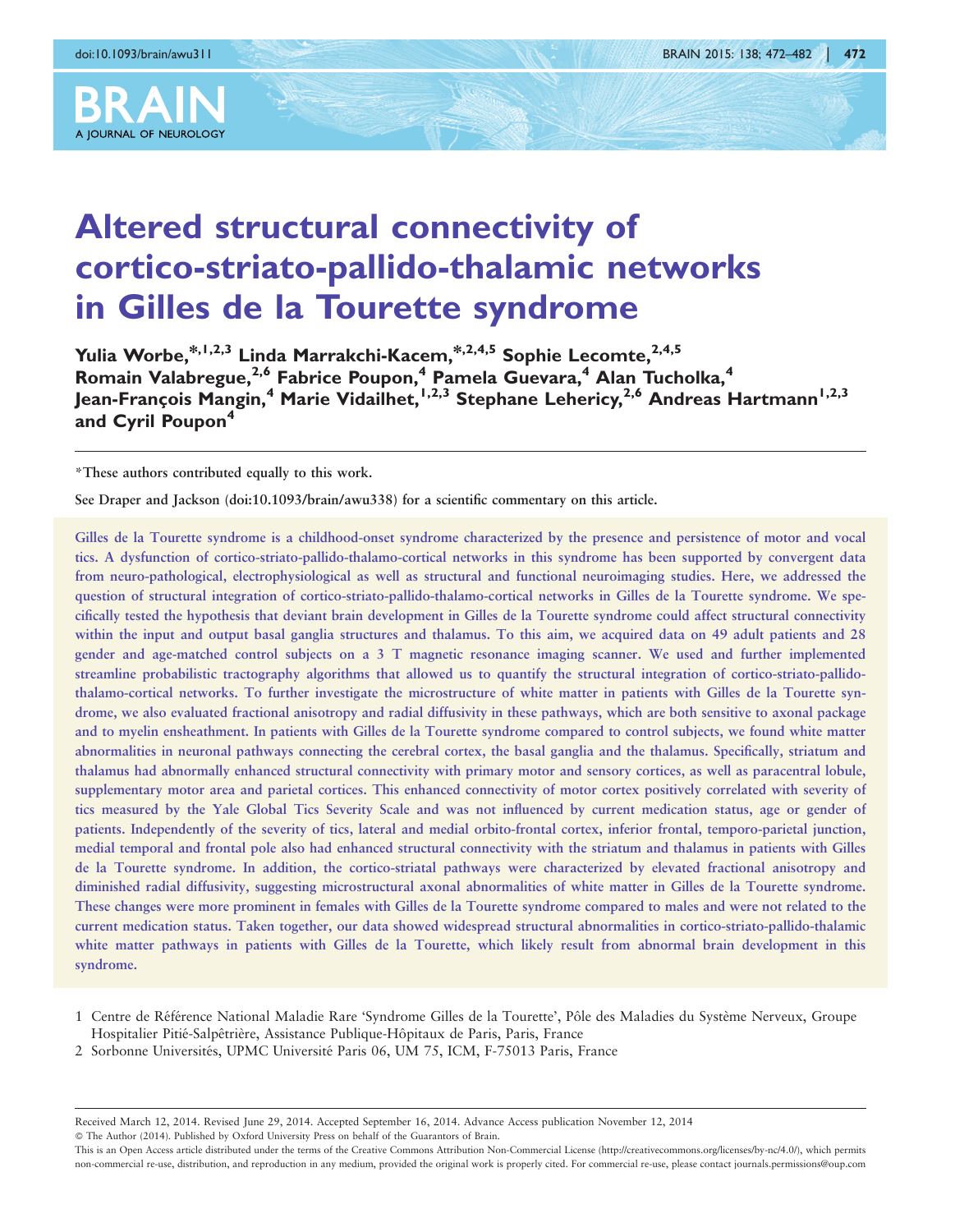3 Assistance Publique Hôpitaux de Paris (APHP), INSERM, ICM, Centre d'Investigation Clinique Pitié Neurosciences, CIC-1422, Département des Maladies du Système Nerveux, Hôpital Pitié-Salpêtrière, Paris, France

4 NeuroSpin, CEA, Gif-Sur-Yvette, France

5 Inria, Aramis project-team, Centre Paris-Rocquencourt, France

6 Centre de NeuroImagerie de Recherche – CENIR, Groupe Hospitalier Pitié-Salpêtrière, Paris, France

Correspondence to: Yulia Worbe, Centre de Référence syndrome Gilles de la Tourette, clinique Paul Castaigne, Hôpital Pitié-Salpêtrière, 47 – 91 boulevard de l'Hôpital, Paris, F-75013, France. E-mail: yworbe@gmail.com

Keywords: cortico-basal ganglia networks; structural connectivity and tractography; Gilles de la Tourette syndrome

Abbreviations: CSPTC = cortico-striato-pallido-thalamo-cortical; GTS = Gilles de la Tourette syndrome; OCD = obsessivecompulsive disorder; Y-BOCS = Yale Brown Obsessive Compulsive scale; YGTSS = Yale Global Tics Severity Scale

# Introduction

Gilles de la Tourette syndrome (GTS) is a childhood-onset syndrome characterized by the presence and persistence of motor and vocal tics. Convergent results from neuropathological and neuroimaging studies strongly support a dysfunction of cortico-striato-pallido-thalamo-cortical (CSPTC) networks in GTS [\(McNaught and Mink, 2011\)](#page-10-0). Namely, neuropathological studies showed an aberrant distribution of interneurons in the caudate nucleus and putamen [\(Kalanithi](#page-9-0) et al., 2005; [Kataoka](#page-9-0) et al., 2010) and both gain [\(Kalanithi](#page-9-0) et al., 2005) and loss of projection neurons (Haber et al[., 1986](#page-9-0)) was reported in the globus pallidus. Corroborating these neuropathological data, numerous structural and functional neuroimaging studies also pointed to grey matter abnormalities within CSPTC pathways in GTS both in the cortex and in the basal ganglia (for review see [Worbe and Hartmann, 2013\)](#page-10-0).

Nonetheless, little is known about white matter organization of CSPTC pathways in GTS. Indeed, several neuroimaging studies using diffusion tensor imaging techniques pointed to structural changes in cortico-striatal pathways, the corpus callosum and the internal capsule ([Thomalla](#page-10-0) et al[., 2009](#page-10-0); [Baumer](#page-9-0) et al., 2010; [Neuner](#page-10-0) et al., 2010) as well as cortico-striatal pathways ([Govindan](#page-9-0) et al., 2010). These changes have been suggested to result both from compensatory white matter reorganization ([Jackson](#page-9-0) et al., [2011\)](#page-9-0) and primary axonal myelinization deficits [\(Neuner](#page-10-0) et al[., 2010\)](#page-10-0).

None of the studies performed to date addressed the question of structural integration among the cortex, basal ganglia structures and thalamus in GTS. In this study, we tested the hypothesis that deviant brain development in GTS would affect structural connectivity in input and output basal ganglia structures. We also address the question of white matter microstructure in patients with GTS.

Indeed, previous functional neuroimaging studies suggested delayed functional maturation of cortico-cortical and cortico-basal ganglia network both in child [\(Church](#page-9-0) et al., [2009](#page-9-0)) and adult (Worbe et al[., 2012](#page-10-0)) patients with GTS. To date, the biological substrate of this putative brain maturation deficit in GTS remains unknown. In primates including humans, the typical brain development is characterized by an initial increase in neural connections, which is followed by elimination of neuronal axons ([LaMantia and Rakic,](#page-9-0) [1990](#page-9-0), [1994;](#page-9-0) Luders et al[., 2010](#page-9-0)). This axonal pruning during brain maturation presumably allows for a more efficient network of brain connections ([Stepanyants](#page-10-0) et al., 2002; Lebel et al[., 2008\)](#page-9-0). Age-related increases in the volume of white matter during brain development likely results from increases in axonal calibre and ensheathment (Shi [et al](#page-10-0)., [2013](#page-10-0); Wu et al[., 2013](#page-10-0)). Consequently, defects of axonal pruning as well as myelinization in GTS could lead to a less efficient function of CSPTC networks and ultimately to the development and persistence of various symptoms.

To address the aforementioned questions, we used and further implemented recently developed streamline probabilistic tractography algorithms [\(Marrakchi-Kacem](#page-10-0) et al., 2013), which allowed us to quantify the structural integration of CSPTC networks in GTS. To further investigate the microstructure of white matter, we also evaluated fractional anisotropy and radial diffusivity  $(\lambda_+)$  in these pathways. In white matter, fractional anisotropy is sensitive to several neurobiological features, namely to the relative alignment of individual axons and their packing density [\(Paus, 2010\)](#page-10-0). Radial diffusivity is related to histological measure of myelin density and integrity (Janve et al[., 2013](#page-9-0)). Taken together, these measures allowed us to evaluate white matter density and myelinization of CSPTC networks in GTS.

We primarily focused on adult patients with GTS, as we believe this population offers important insights regarding the mechanisms of symptom persistence and maintenance. Firstly, adult patients with GTS usually display a stable clinical phenotype ([McGuire](#page-10-0) et al., 2013). Secondly, the persistence of GTS symptoms in adulthood was suggested to result from structural alterations affecting cortico-striatal circuits and a failure of compensatory plastic changes ([Peterson, 2001](#page-10-0); [Draganski](#page-9-0) et al., 2010).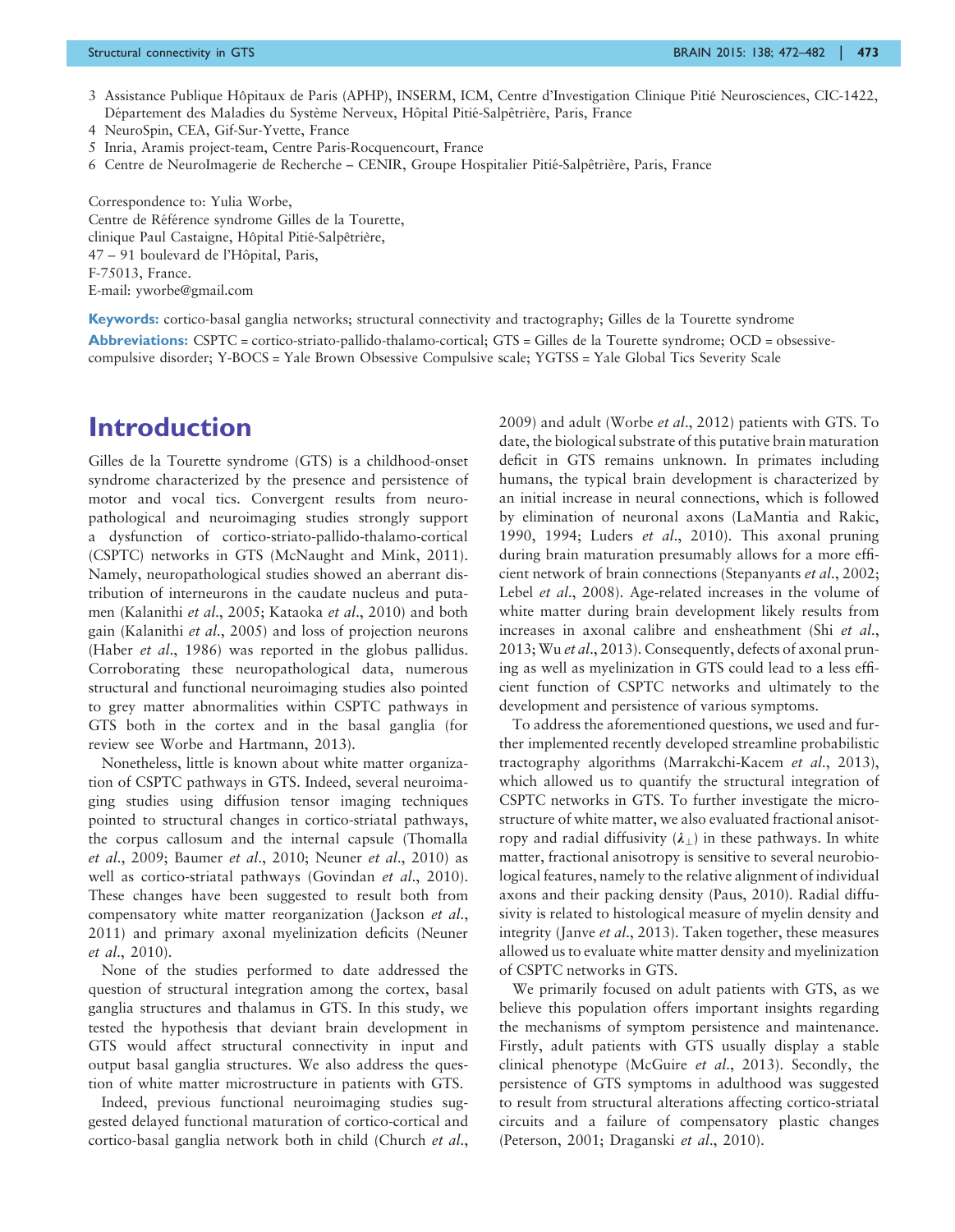### Materials and methods

#### **Subjects**

The local ethics committee approved the study and all participants gave written informed consent prior to the study. Sixty patients with GTS and 30 control subjects were initially included in the study. After quality check of the data based on the presence of movement artefacts, 49 patients with GTS and 28 healthy controls were finally included in the study. The groups were matched for gender (males/females: 34/15 versus 17/11;  $P = 0.43$ ,  $\chi$ -test) and age [years, mean  $\pm$  standard deviation (SD):  $29.89 \pm 10.29$  versus  $29.70 \pm 11.35$ ,  $P = 0.94$ , two-sample t-test].

Previous to enrolment in the study, patients were recruited from the French national reference centre for GTS in Paris and examined by a multidisciplinary team. Axis I psychiatric disorders were assessed using the Mini International Neuropsychiatry Inventory by an experienced psychiatrist. The severity of tics and obsessive-compulsive disorder (OCD) symptoms was assessed using the Yale Global Tics Severity Scale (YGTSS) and Yale Brown Obsessive Compulsive scale (Y-BOCS), respectively.

For patients, inclusion criteria were aged above 18 years and confirmed DSM-IV-TR criteria for GTS. Exclusion criteria were (i) co-occurring psychopathology (current depression, substance abuse excluding tobacco, current or previous history of psychosis); and (ii) contraindications to MRI examination. Control subjects' inclusion criteria were: aged above 18 years and no history of neurological or psychiatric disorders. The exclusion criteria were the same as for patients plus previous history of tics (childhood tics) and any type of medication, excluding contraceptive pills for females.

#### Image acquisition

Data were acquired using a 3 T Siemens Trio TIM MRI scanner with body coil excitation and 12-channel receive phasedarray head coil.

Anatomical scans were acquired using sagittal  $3D$  T<sub>1</sub>weighted magnetization-prepared rapid acquisition gradient echo sequences (field of view: 256 mm; repetition time / echo time / inversion time: 2300 ms / 4.18 ms / 900 ms; flip angle: 9; partial Fourier 7/8; one average; voxel size:  $1 \times 1 \times 1$  mm<sup>3</sup>). Diffusion weighted scans were acquired using sequences of 50 directions with a B-factor of 1000. Sixty-five slices were acquired with the following parameters: matrix  $128 \times 128$ , repetition time: 12 s; echo time: 87 ms; voxel size:  $2 \times 2 \times 2$  mm, partial Fourier factor of 6/8, and a grappa factor of 2, read bandwidth of 1502 Hz/pixel.

#### Image preprocessing

#### T1-weighted data

Before analysis,  $T_1$ -weighted images were visually inspected by a trained operator to detect any motion and were discarded when motion was detected, as they would prevent the definition of an accurate anatomical frame.

Whole brain masks for each subject were extracted from  $T_1$ weighted data using BrainVISA/Morphologist [\(Mangin](#page-10-0) et al.,

[1998\)](#page-10-0). A tractography mask was computed from a whole brain mask of each subject using a previously described procedure [\(Guevara](#page-9-0) et al., 2011). This mask is based on anatomical information and is therefore more accurate that the classical tractography masks computed using a fractional anisotropy map threshold.

The striatum (caudate nucleus and putamen), globus pallidus (as unit including external and internal segments) and thalamus were segmented in each hemisphere of each subject using BrainVISA/Nucleist ([Marrakchi-Kacem](#page-10-0) et al., 2010). Basal ganglia and thalamic volumes were measured and normalized by the total brain volume calculated from the whole brain mask. An expert (Y.W., S.o.L.), blinded to the group status of subject, checked and if necessary manually corrected the automatic segmentations.

Cortical surface and labelling of cortical gyri were obtained using Freesurfer v5.0 (Fischl et al[., 1999; Desikan](#page-9-0) et al., 2006). The mesh of each subject was resampled to obtain a node-tonode correspondence between subjects ([Tucholka](#page-10-0) et al., 2012). In total, 34 cortical regions in each hemisphere were included in the final analysis [\(Supplementary Fig. 1](http://brain.oxfordjournals.org/lookup/suppl/doi:10.1093/brain/awu311/-/DC1)).

#### Diffusion-weighted data

The outliers due to spikes or motion were detected and cor-rected using a procedure previously described ([Dubois](#page-9-0) et al., [2010\)](#page-9-0) and implemented in BrainVISA/Connectomist-2.0 (Duclap et al[., 2012\)](#page-9-0).

The distortions produced by susceptibility effects due to the existence of local field inhomogeneities were estimated using the acquired B0 field map and corrected using the BrainVISA/ Connectomist 2-0 toolbox. Spikes or vibration effect and eddy currents due to the commutation of strong diffusion gradient pulses, were corrected using the Quality Check pipeline of the Connectomist toolbox used in this study (Duclap et al[., 2012\)](#page-9-0). Movement artefacts were detected through a comparison with the corresponding null b-value slice and corrected using an interpolation in the q-space (Dubois *et al.*, 2010). This correction could be applied if  $\langle 20 \rangle$  of the 50 directions were not corrupted by movements. If the movements of the subject affected  $>20$  directions, the subject was discarded from final analysis.

Diffusion-weighted data and B0 data, as well as diffusionweighted and  $T_1$ -weighted data were matched using a mutual information-based registration technique. The analytical Q-Ball model was applied to estimate the local underlying orientation distribution function (ODF) using a spherical harmonics order 6 and a regularization factor equal to 0.006 ([Descoteaux](#page-9-0) et al., [2007\)](#page-9-0). Whole brain connectivity was inferred within the previously defined domain of propagation using a streamline probabilistic tractography algorithm (Perrin et al[., 2005\)](#page-10-0) available in BrainVISA/Connectomist-2.0.

### Connections of cortical areas with striatum and thalamus

A detailed method description of cortico-striatal and thalamocortical tracts selection can be found in [Marrakchi-Kacem](#page-10-0) et al[. \(2013\).](#page-10-0) Briefly, a tract was considered to intersect a nucleus (striatum or thalamus) if a minimum portion of length of the tract under consideration intersects the nucleus (typically 1.5 mm). To take into account the putative residual distortions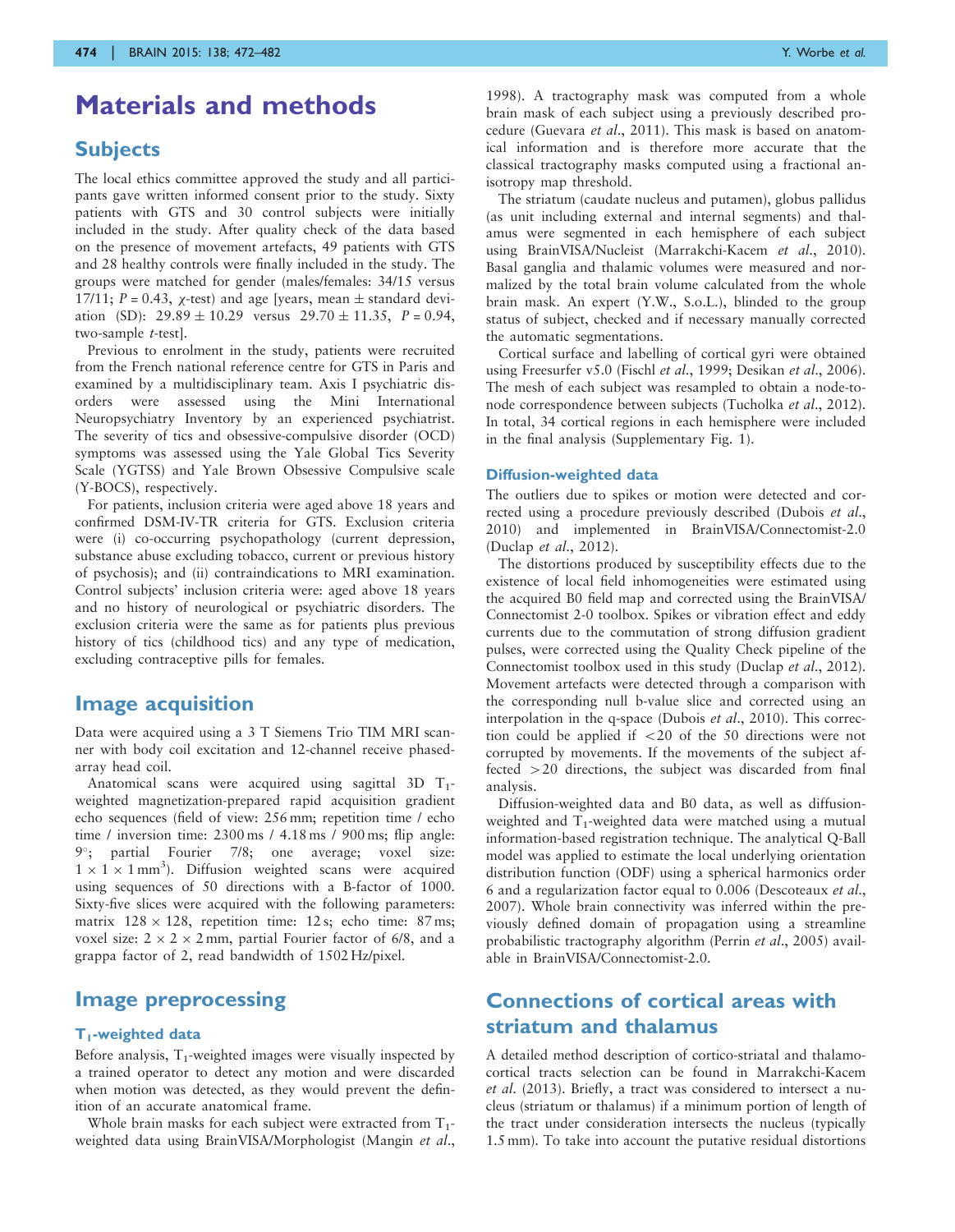remaining between the diffusion-weighted data and the T1-weighted data, a tract was considered to intersect a cortical area if its distance to its low band falls down to 2 mm (Fig. 1A). Only direct connections between striatum and cortex or thalamus were considered in the analysis: all connections going through another nucleus were discarded. The tracts were first resampled to a resolution of 0.5 mm between two consecutive points, which corresponds to half of the resolution of  $T_1$ -weighted images.

For each subject 's', nucleus 'n' and gyrus 'r', surface connectivity measures  $C_s(n,r)$  were computed as previously described [\(Marrakchi-Kacem](#page-10-0) et al., 2013). To take into account intra-subject variability, we normalized the connectivity measures by the number of whole brain tracts 'Ns' leading to normalized surface connectivity measures  $NC_s(n,r)$ :

$$
NC_v(n,r)=C_s(n,r)/N_s\,
$$

We previously checked that the number of whole brain tracts is not statistically different between healthy subjects and patients with GTS. We used the normalized connectivity measures in the statistical analysis.

### Computation of connections of striatum with globus pallidus and thalamus

The thalamo-striatal, striato-pallidal and pallido-thalamic tracts in each subject and each hemisphere were computed using the same criteria applied for the reconstruction of cortico-striatal and thalamo-striatal connections. A tract was considered to intersect a nucleus if at least three tract points were inside this nucleus (Fig. 1B).

For every subject, for each nucleus  $n_1$  and each nucleus  $n_2$ , normalized connectivity measures  $NC(n_1,n_2)$  were computed by dividing the number of tracts linking  $n_1$  to  $n_2$  by the whole brain number of tracts. These normalized connectivity

measures were used for the statistical analysis of the subject groups.

#### Computation of diffusion coefficients: fractional anisotropy and radial lambda

We further investigated scalar diffusion coefficients, i.e. fractional anisotropy and radial lambda  $(\lambda_{\perp})$ , for the connections where statistically significant group differences were found. The coefficients were measured using fractional anisotropy and  $\lambda_{\perp}$  maps and volume connectivity maps representing in each voxel v the probability  $p_C(v)$  of belonging to the tract C of interest. These probabilities were computed in each voxel by dividing the number of tracts going through the voxel by the whole brain tracts number.

For a given tract of interest, the measured scalar coefficients were obtained by averaging over the different voxels belonging to the tract the value of the scalar diffusion measure weighted by the probability of belonging to the tract. For example, for connections between the caudate nucleus and the thalamus, the measured fractional anisotropy coefficient was obtained as follows:

FA(caudate, thalamus) = 
$$
\left(\sum_{(v \in C)} FA(v) * p_C(v)\right) / \left(\sum_{(v \in C)} p_C(v)\right),
$$

where C represents the thalamo-caudate nucleus tract, FA(v) is a value of the fractional anisotropy in the voxel v and  $p_C(v)$ the probability of the tract C in the voxel v.

#### Statistical analysis

All statistical tests were performed using SPPSS v21 statistical software (IBM inc). Before analysis, all variables were tested for Gaussian distribution (Shapiro-Wilk test,  $P < 0.05$ ) and were transformed with square root transformation if necessary. Outlier data  $(>3$  SD above group mean) were removed.



Figure 1 Selection procedure selection of neuronal tracts. (A) Selection of cortico-striatal and thalamo-cortical tracts. A tract was considered to intersect a nucleus (striatum or thalamus) if at least three tract points were inside the nucleus. For the cortex, only intersections with  $<$  2 mm from the low band of cortical area were considered. (B) Selection of tracts among basal ganglia structures and thalamus. A tract was considered for the analysis, if it intersected the nucleus at least on the three points. Black crosses represent the tracts that were rejected.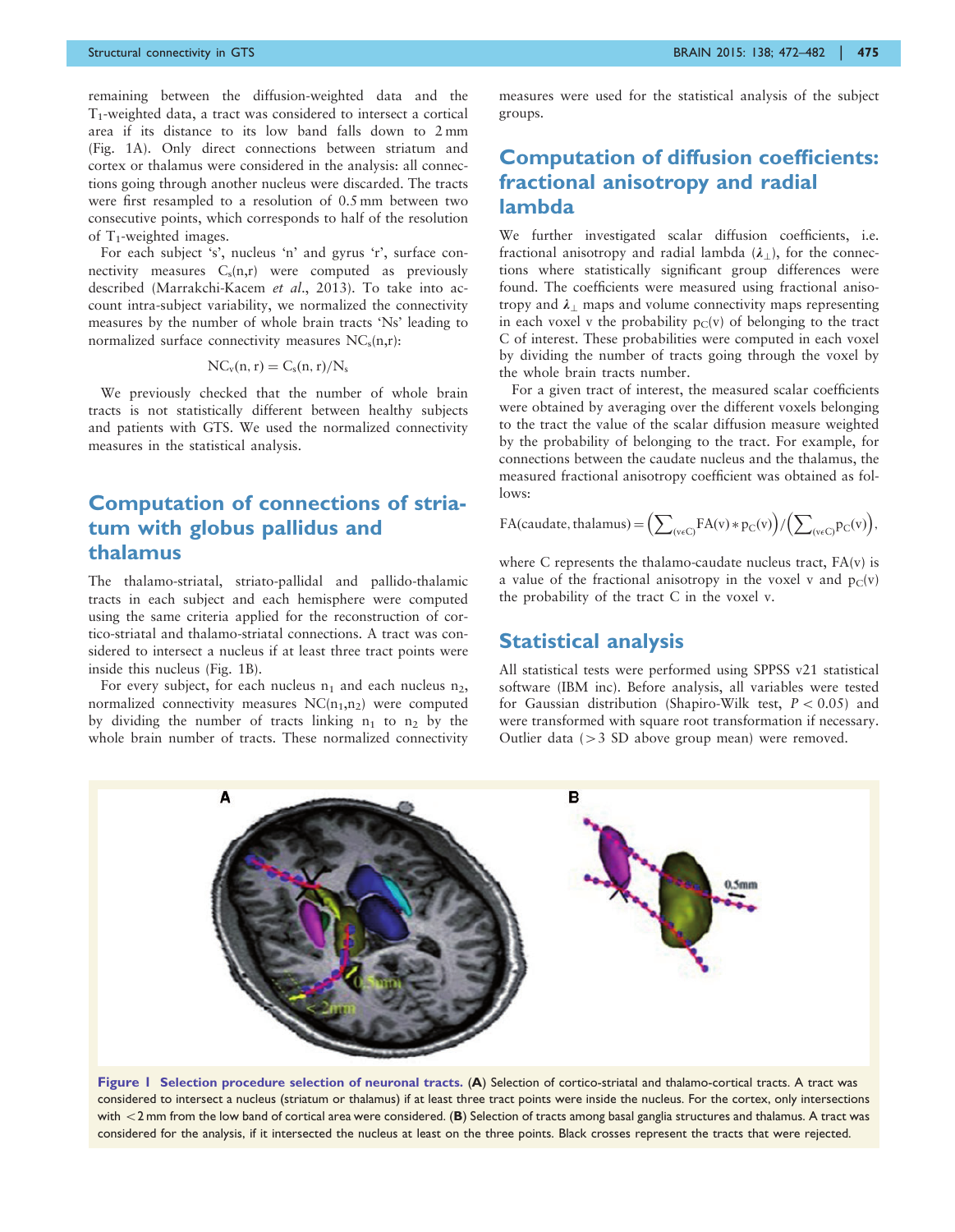We used mixed-measures ANOVA with group (controls and patients with GTS) as independent factor and variables of interest (volumes of structures, normalized connectivity measures, fractional anisotropy,  $\lambda_{\perp}$  as dependent factors. To access the effects related to age, gender (Hsu et al[., 2008](#page-9-0)) and treatment status in patients with GTS on white matter tracks, we included these variables as co-factors in a general linear model. The post hoc analysis was performed using Tukey's correction for multiple comparisons.

We performed a correlation analysis using partial correlation among severity of tics measured by YGTSS/50 and severity of OCD, measured by Y-BOCS/40, and values of different measures in the cortico-basal ganglia and within basal ganglia pathways with age, gender and treatment as factors of non-interest. To correct for multiple comparisons in correlation analysis, we used the FDR correction after Fisher's z-transformation of correlation coefficient r [\(Benjamini](#page-9-0) et al., 2001).

## **Results**

#### Patients with GTS

The mean severity of tics (YGTSS/50, mean  $\pm$  SD) was  $16.8 \pm 6.8$ . Thirteen patients with GTS also had mild comorbid OCD (YBOCS/40 score, mean  $\pm$  SD: 12.0  $\pm$  5.9). None of the patients with GTS had associated ADHD or other major psychiatric co-morbidities. Of the patients with GTS, 44.9% were not medicated or under behavioural therapy at the time of study; 34.7% received medication with various neuroleptics (aripiprazole, pimozide, risperidone); 12.3% were treated with selective serotonin reuptake inhibitors for co-morbid OCD and 6.1% with benzodiazepines for anxiety disorders.

#### Basal ganglia volumes

There was a main effect of Group  $[F(1,73) = 5.390,$  $P = 0.023$ ] and main effect of Structure (putamen, caudate nucleus, globus pallidus and thalamus) volume  $[F(1,75)]$ 1907.884,  $P < 0.00001$  and Structure volume  $\times$ Hemisphere  $\times$  Group interaction  $[F(1,75) = 6.935, P =$ 0.010]. Post hoc analysis showed an enlargement of volumes of putamen in GTS: + 4.97% on the left  $[F(1,73) = 4.161, P = 0.045]$  and  $+4.73\%$  on the right  $[F(1,73) = 4.078, P = 0.047]$ . There was no statistically significant difference in volumes of other basal ganglia structures or thalamus. There were no effects of age, gender or treatment (all  $P > 0.50$ ) on basal ganglia volumes or correlations with YGTSS and Y-BOCS scores (all  $P > 0.40$ ).

#### Cortico-striatal and thalamo-striatal connections in GTS

There was a main effect of Group  $[F(1,221) = 3.922, P =$ 0.049] and Region  $\times$  Group interaction  $[F(1,221) = 5.466,$   $P = 0.020$ . Post hoc analysis showed that 14 of 34 cortical regions in GTS had abnormally enhanced structural connectivity between the striatum and thalamus in the left hemisphere (LH) [main effect of group:  $F(1,227) = 2.989$ ,  $P = 0.001$  and seven regions in the right hemisphere (RH) [main effect of group:  $F(1,227) = 2.065$ ,  $P = 0.002$ ]. Fusiform gyrus, anterior and middle cingulate cortex had diminished connections with the striatum and thalamus in the left hemisphere [\(Table 1](#page-5-0) and [Fig. 2A](#page-5-0)–C).

There was no effect of age in both groups (both  $P >$ 0.10). We found the effect of gender in GTS  $[F(1,145)] =$ 7.599;  $P = 0.007$  and GTS  $\times$  Gender interaction  $[F(1,145) = 4.594, P = 0.034]$  but not effect of gender in controls  $[F(1,81) = 0.275; P = 0.601]$ .

On post hoc analysis, in GTS females compared to males, there were more connections between the striatum, thalamus and the cortical areas as follows: temporal junction [LH:  $F(1,45) = 19.678$ , RH:  $F(1,45) = 10.674$ , both  $P <$ 0.0001], inferior [LH:  $F(1,45) = 21.864$ , RH:  $F(1,45) =$ 17.585, both  $P < 0.0001$ ] and superior parietal cortices [LH:  $F(1,45) = 14.907$ ,  $P < 0.0001$ ], lateral orbito-frontal cortex [LH:  $F(1,45) = 5.717$ ,  $P = 0.018$ ; RH:  $F(1,45) =$ 9.083,  $P = 0.003$ ], middle temporal cortex [LH:  $F(1,45) = 20.740$ ,  $P < 0.0001$ ; RH:  $F(1,45) = 10.285$ ,  $P =$ 0.002], primary sensory [LH:  $F(1,45) = 12.175$ ,  $P = 0.001$ ] and motor cortices [LH:  $F(1,45) = 13.163$ ,  $P < 0.0001$ ]. There was no effect of treatment on cortico-striatal and cortico-thalamic connections in GTS  $[F(1,143) = 0.165]$ ,  $P = 0.685$ .

#### Connexions among basal ganglia structures and thalamus in GTS

Striato-pallidal, including putamino-pallidal and caudo-pallidal pathways, as well as thalamo-striatal (thalamo-putaminal and thalamo-caudal) and pallido-thalamic pathways in both hemispheres were included in the statistical analysis. There was a main effect of Group  $[F(1,75) = 26.854]$ ,  $P < 0.001$ ], main effect of Pathway  $[F(1,75) = 1000.116,$  $P < 0.0001$ ] and Group  $\times$  Pathway  $\times$  Hemisphere interaction  $[F(1,75) = 5.493, P = 0.021]$ .

In *post hoc* analysis, in patients with GTS there was an elevated proportion of structural connections between the thalamus and the putamen bilaterally [LH:  $F(1,75) = 4.153$ ,  $P = 0.045$ ; RH:  $F(1,75) = 5.875$ ,  $P = 0.018$ ] and a trend to more structural connections between putamen and globus pallidus on the left  $[F(1,75) = 4.140, P = 0.063]$ [\(Fig. 3](#page-6-0)).

There was no effect of gender on thalamo-putaminal connections in any group (both  $P > 0.17$ ). There was an effect of age in controls  $[F(1,25) = 5.249, P = 0.031]$  but not in patients with GTS  $[F(1,45) = 1.560, P = 0.218]$ . There was no effect of treatment  $[F(1,45) = 0.221, P = 0.641]$  in patients with GTS.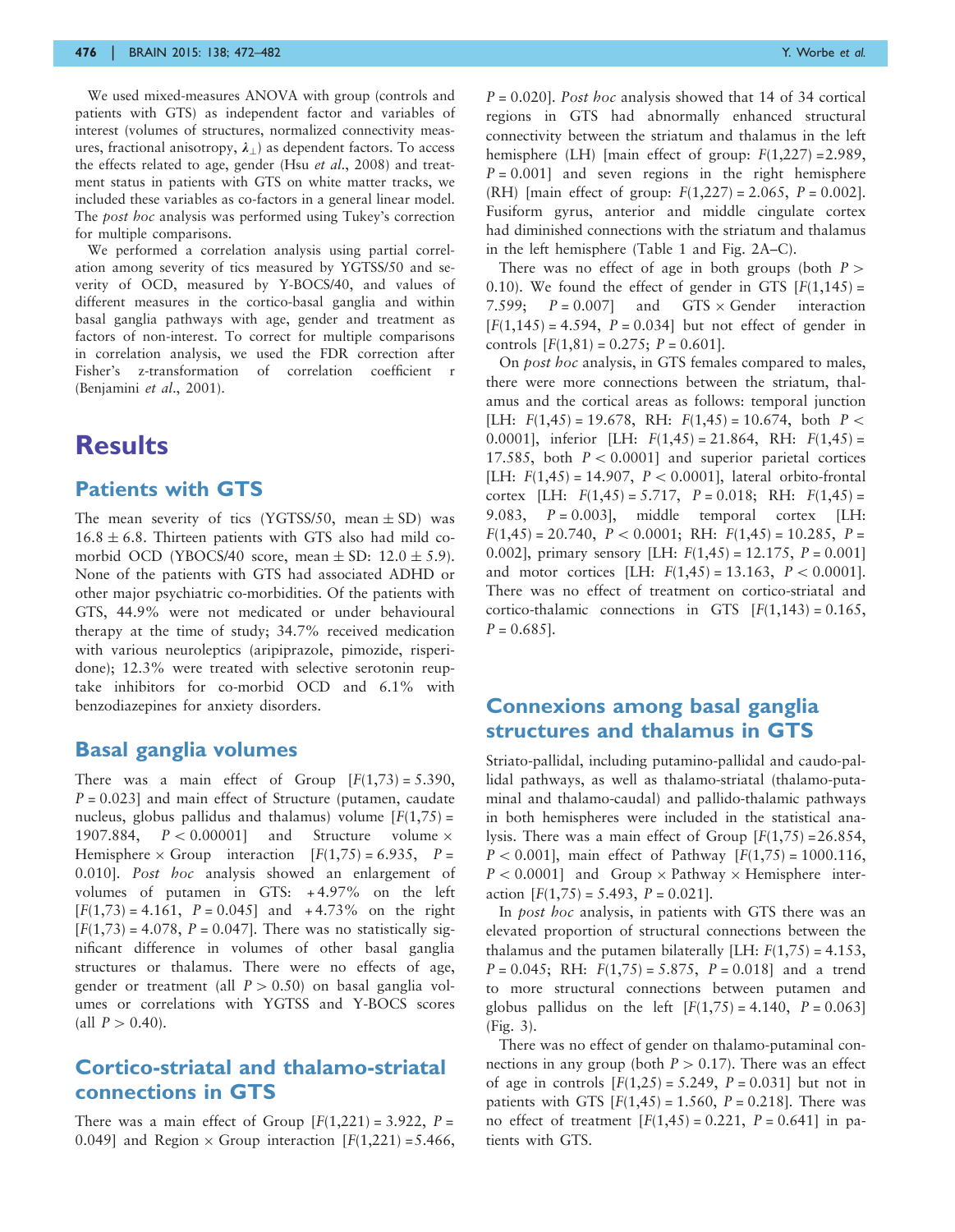#### <span id="page-5-0"></span>Table 1 Abnormal structural connectivity of cortico-striatal and thalamo-cortical pathways in patients with GTS

| <b>Cortical area</b>          | <b>Side</b>  | <b>Connectivity</b> | F     | P        | <b>FA</b>  | F      | P     | $\lambda$    | F      | P        |
|-------------------------------|--------------|---------------------|-------|----------|------------|--------|-------|--------------|--------|----------|
| Temporo-parietal junction     |              | $\uparrow$          | 8.228 | < 0.0001 | $\uparrow$ | 6.189  | 0.014 |              |        |          |
|                               | $\mathsf{R}$ | 1                   | 3.984 | 0.009    |            |        |       |              |        |          |
| Anterior cingulate cortex     |              | ↓                   | 5.664 | 0.001    | $\uparrow$ | 4.151  | 0.043 | $\downarrow$ | 6.682  | 0.010    |
| Fusiform gurus                |              | ↓                   | 3.047 | 0.030    | $\uparrow$ | 10.695 | 0.001 | $\downarrow$ | 7.777  | 0.006    |
|                               | R            |                     |       |          | $\uparrow$ | 8.300  | 0.004 |              |        |          |
| Inferior parietal cortex      |              | $\uparrow$          | 9.589 | < 0.0001 |            |        |       |              |        |          |
|                               | $\mathsf{R}$ | $\uparrow$          | 7.513 | < 0.0001 | $\uparrow$ | 6.029  | 0.015 |              |        |          |
| Lateral orbito-frontal cortex | L            |                     | 3.583 | 0.015    |            |        |       | ↓            | 7.416  | 0.007    |
|                               | R.           | $\uparrow$          | 2.788 | 0.041    |            |        |       |              |        |          |
| Medial orbito-frontal cortex  |              | $\uparrow$          | 3.379 | 0.019    | $\uparrow$ | 7.915  | 0.005 | $\downarrow$ | 16.001 | < 0.0001 |
| Middle temporal cortex        |              | $\uparrow$          | 6.123 | 0.001    | $\uparrow$ | 8.473  | 0.004 |              |        |          |
|                               | R.           | $\uparrow$          | 3.724 | 0.012    |            |        |       |              |        |          |
| Paracentral lobule and SMA    |              | $\uparrow$          | 2.948 | 0.034    | $\uparrow$ | 9.792  | 0.002 |              |        |          |
| Inferior frontal gurus        |              | $\uparrow$          | 6.395 | < 0.0001 |            |        |       |              |        |          |
|                               | R.           | $\uparrow$          | 5.983 | 0.001    |            |        |       |              |        |          |
| Primary sensory cortex        |              | $\uparrow$          | 6.874 | < 0.0001 |            |        |       |              | 5.277  | 0.023    |
|                               | $\mathsf{R}$ | $\uparrow$          | 6.289 | < 0.0001 |            |        |       |              |        |          |
| Middle cingulate cortex       |              |                     | 2.803 | 0.041    |            |        |       |              | 3.929  | 0.049    |
| Primary motor cortex          |              | $\uparrow$          | 3.612 | 0.014    | $\uparrow$ | 5.668  | 0.018 | $\downarrow$ | 10.366 | < 0.0001 |
| Frontal pole                  |              | $\uparrow$          | 3.781 | 0.011    |            |        |       |              |        |          |
|                               | $\mathsf{R}$ | $\uparrow$          | 5.756 | 0.001    |            |        |       |              |        |          |
| Superior parietal cortex      |              | $\uparrow$          | 4.948 | 0.002    |            |        |       |              |        |          |
|                               | $\mathsf{R}$ | $\uparrow$          | 9.346 | < 0.0001 |            |        |       |              |        |          |

L = left hemisphere, R = right hemisphere;  $\uparrow$  = enhanced structural connectivity in GTS compared to healthy controls;  $\downarrow$  = diminished structural connectivity in GTS compared to healthy controls; FA = fractional anisotropy;  $\lambda_{\perp}$  = radial diffusivity coefficient; SMA = supplementary motor cortex.



Figure 2 Cortico-striatal and thalamo-striatal tracts. (A and B) Individual level: (A) GTS patient, (B) healthy control. The top row represents the right hemisphere and the bottom row the left hemisphere. (C) Differences on group level analysis: in red are the cortical areas with enhanced structural connectivity in patients with GTS compared to controls; in blue are the cortical areas with diminished structural connectivity in patients with GTS compared to controls. The differences in structural connectivity of both hemispheres are projected to the cortical areas of the left hemisphere.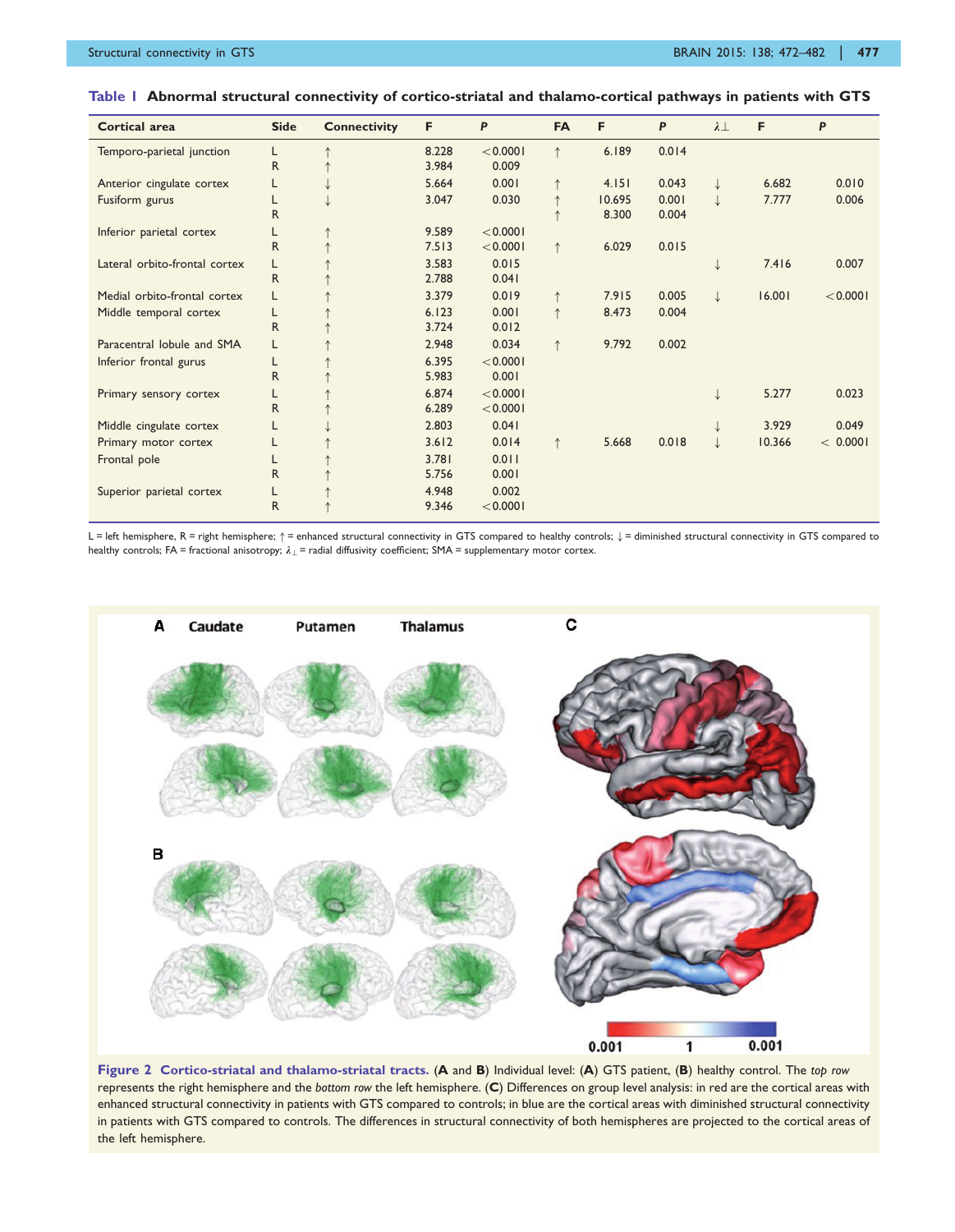<span id="page-6-0"></span>

Figure 3 Individual thalamo-strital and striato-pallidal connections in patients with GTS and controls. Top row: The density of connections map on individual level; Bottom row: Thalamo-striatal and striato-pallidal connections on individual level. Only connections with statistically significant difference in structural connectivity on group level are illustrated. L = left; R = right; Thal-Pu(t) = thalamo-putaminal connections; Put-GP = putamen-globus pallidus connections.

### Measures of fractional anisotropy and radial lambda in the CSPTC network

To further evaluate the microstructural integrity of white matter pathways, we also computed the fractional anisotropy and the radial lambda  $(\lambda_1)$  in the cortico-striatal, thalamo-cortical, striato-pallidal, thalamo-striatal and pallido-thalamic pathways.

For cortico-striatal and thalamo-cortical pathways, there was a main effect of GTS diagnosis [fractional anisotropy:  $F(1,227) = 6.000,$   $P < 0.001;$   $\lambda \perp$ :  $F(1,227) = 5.445,$  $P < 0.001$ ], where in *post hoc* comparisons, patients with GTS had elevated fractional anisotropy and diminished values of  $\lambda \perp$  in the tracts connecting the cortex with the striatum and thalamus [\(Table 1](#page-5-0)).

There was no effect of gender (both groups,  $P > 0.05$ ) but there was an effect of age [healthy controls:  $F(1,81) =$ 5.52,  $P = 0.020$ ; GTS:  $F(1,144) = 12.300$ ,  $P < 0.001$ ] on the fractional anisotropy. In GTS, there was an effect of gender  $[F(1,144) = 15.757, P < 0.001]$  and age  $[F(1,144) =$ 6.389,  $P = 0.013$  on  $\lambda \perp$ , which was absent in healthy controls (both  $P > 0.1$ ). There was no effect of treatment on fractional anisotropy  $[F(1,45) = 0.002, P = 0.963]$  or on  $\lambda \perp$  $[F(1,45) = 0.019, P = 0.889]$  in cortico-striatal and corticothalamic tracts in GTS.

In basal ganglia pathways, we found elevated fractional anisotropy in the left thalamo-putaminal tract  $[F(1,74) = 5.325, P = 0.022]$ , diminished  $\lambda \perp$  in the left thalamo-putaminal tract  $[F(1,74) = 6.43, P = 0.013]$  and a trend for elevated  $\lambda \perp$  in the left pallido-thalamic tract  $[F(1,73) = 3.091, P = 0.061]$  in patients with GTS compared

to healthy controls. There were no differences based on age or gender in both groups on these pathways. In patients with GTS, there was no effect of treatment on these pathways.

#### Correlations of structural changes in CSPTC networks with severity of tics and OCD

The severity of tics measured by the YGTSS/50 positively correlated with cortico-striatal, thalamo-cortical pathways and with the structural connectivity between the putamen and the thalamus as listed in [Table 2.](#page-7-0) We did not find any statistically significant correlations between YGTSS subscores and structural connectivity values in cortico-striatal and thalamo-cortical pathways (all  $P > 0.05$ ).

OCD symptom severity measured by the Y-BOCS was positively correlated with structural connectivity of the striatum with the orbito-frontal cortex and the left thalamoputaminal tract [\(Table 2](#page-7-0)).

# **Discussion**

In patients with GTS, we showed white matter abnormalities in pathways connecting cerebral cortex, basal ganglia and thalamus. Namely, a greater volume of putamen was associated with greater numbers of connections with cortical areas, thalamus and globus pallidus. Moreover, the cortico-striatal pathways were also characterized by elevated fractional anisotropy and diminished radial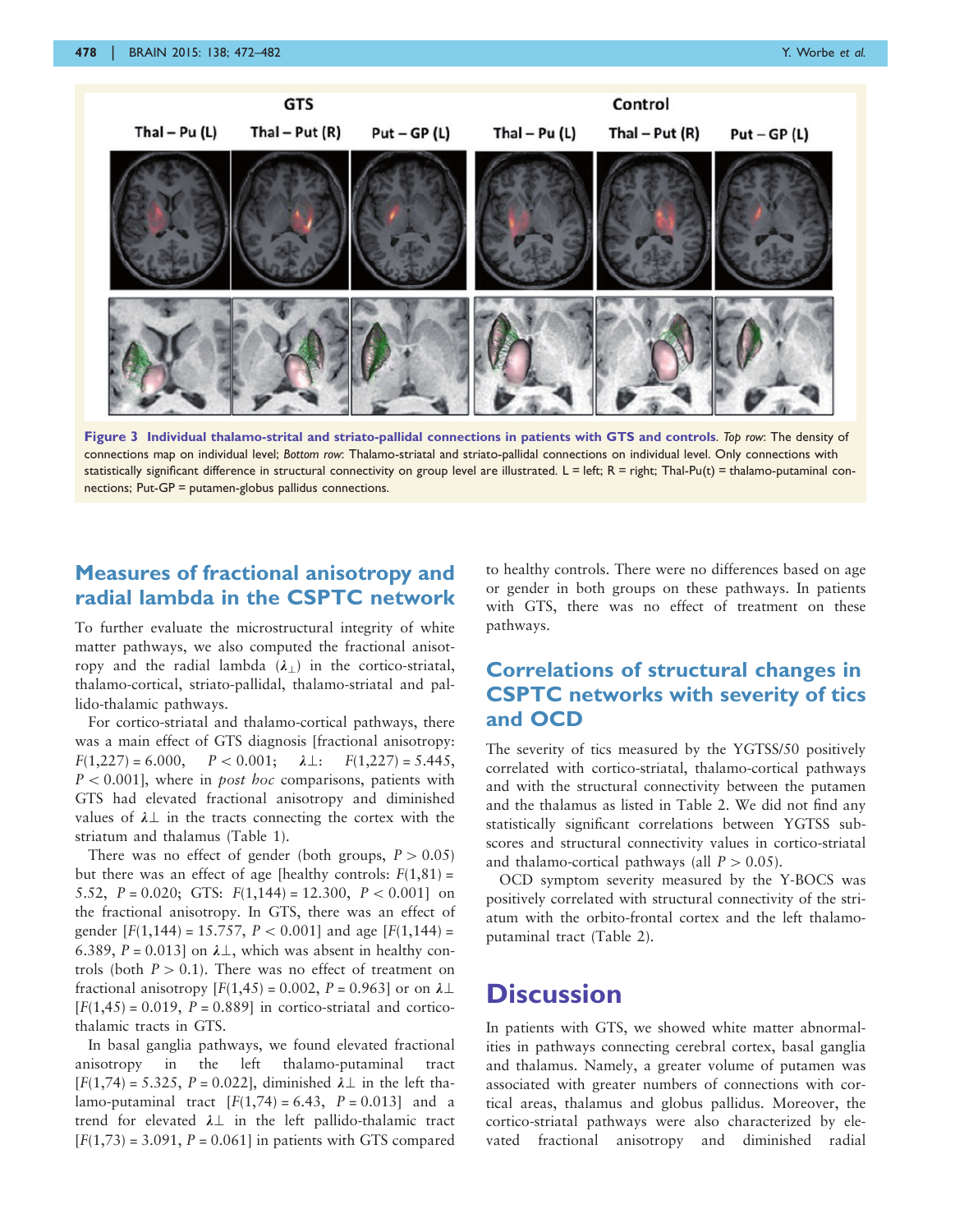| <b>Region</b>                                      | <b>Hemisphere</b> | r        | Z-score | P-value  |  |  |  |  |  |  |
|----------------------------------------------------|-------------------|----------|---------|----------|--|--|--|--|--|--|
| Yale Global Tics Severity Scale (YGTSS/50):        |                   |          |         |          |  |  |  |  |  |  |
| Cortico-striatal and thalamo-cortical pathways:    |                   |          |         |          |  |  |  |  |  |  |
| Inferior frontal gyrus                             |                   | 0.189    | 2.25    | 0.012    |  |  |  |  |  |  |
|                                                    | R.                | 0.175    | 2.08    | 0.018    |  |  |  |  |  |  |
| Primary motor cortex                               |                   | 0.169    | 2.01    | 0.022    |  |  |  |  |  |  |
|                                                    | R.                | 0.167    | 1.98    | 0.023    |  |  |  |  |  |  |
| Supplementary motor area (ventral part)            |                   | 0.168    | 1.99    | 0.023    |  |  |  |  |  |  |
| Cingulate cortex (middle part)                     |                   | $-0.170$ | 2.02    | 0.021    |  |  |  |  |  |  |
| Within basal ganglia structures:                   |                   |          |         |          |  |  |  |  |  |  |
| Thalamo-putaminal tract                            |                   | 0.270    | 3.26    | < 0.005  |  |  |  |  |  |  |
|                                                    | R.                | 0.378    | 4.09    | < 0.0001 |  |  |  |  |  |  |
| Yale Brown Obsessive Compulsive scale (Y-BOCS/40): |                   |          |         |          |  |  |  |  |  |  |
| Cortico-striatal and thalamo-cortical pathways:    |                   |          |         |          |  |  |  |  |  |  |
| Orbito-frontal cortex (anterior part)              | R.                | 0.204    | 2.43    | 0.007    |  |  |  |  |  |  |
| Orbito-frontal cortex (medial part)                | R.                | 0.221    | 2.64    | 0.004    |  |  |  |  |  |  |
| Within basal ganglia structures:                   |                   |          |         |          |  |  |  |  |  |  |
| Thalamo-putaminal tract                            |                   | 0.304    | 3.70    | < 0.0001 |  |  |  |  |  |  |

#### <span id="page-7-0"></span>Table 2 Correlations of structural changes with severity of tics and OCD symptoms in patients with GTS

 $L =$  left hemisphere;  $R =$  right hemisphere.

diffusivity, suggesting microstructural axonal abnormalities of white matter tracts in patients with GTS. Our data also showed a possible gender dimorphism in GTS as these changes were more prominent in females with GTS compared to males and were not related to the current medication status.

### Abnormal cortical connections with striatum and thalamus in GTS

A novel diffusion tensor imaging approach used in this study allowed us to project the connectivity of each basal ganglia structure directly onto the cortical surface. We were able to determine a selective region-specific alteration of cortical connections with the striatum and thalamus and to quantify connectivity differences between basal ganglia structures and cortical areas.

Indeed, previous studies using probabilistic diffusion tractography and tract-based spatial statistics methods have already pointed to widespread white matter abnormalities in adult patients with GTS, including corpus callosum, anterior capsula, inferior fronto-occipital fasciculus, the superior longitudinal fasciculus and fasculus uncinatus [\(Neuner](#page-10-0) et al[., 2010\)](#page-10-0) and cortico-striatal networks [\(Govindan](#page-9-0) et al., [2010\)](#page-9-0). Convergent with these results, our data also showed that several cortical regions had abnormal structural connectivity with the striatum and the thalamus in GTS. Specifically, in the motor pathway, primary motor and sensory cortices, as well as paracentral lobule, supplementary motor area and parietal cortices had abnormally enhanced structural connectivity with the striatum and thalamus. The enhanced connectivity of motor cortex and supplementary motor area positively correlated with tic severity and was

independent of the current medication status, age or gender of the patients with GTS. These results corroborate numerous structural and functional neuroimaging studies (for reviews see Plessen et al[., 2009](#page-10-0); [Felling and Singer, 2011\)](#page-9-0), which suggested primary grey matter abnormalities in motor pathway related to tics. Nonetheless, previous studies using deterministic diffusion tensor imaging methods showed discrepant results with both enhanced [\(Thomalla](#page-10-0) et al[., 2009](#page-10-0)) and no difference [\(Thomalla](#page-10-0) et al., 2013) in white matter underlying sensorimotor cortex. Another study on adult patients with GTS showed reduction of structural connectivity of the supplementary motor cortex with the striatum, which also negatively predicted severity of tics (Cheng et al[., 2014\)](#page-9-0). The discrepancy with our data could result from methodological differences (data preprocessing, artefacts correction and diffusion tensor imaging models applied) and small groups  $(n = 15)$  of patients with GTS included in these studies.

Beyond motor pathways, several cortical areas, namely lateral and medial orbito-frontal, inferior frontal, as well as temporo-parietal junction, medial temporal and frontal pole had enhanced structural connections with the striatum and thalamus in GTS independently of the severity of tics (i.e. no correlation with the YGTSS). Structural abnormalities in frontal, parietal and cingulate cortex have been previously described in GTS ([Muller-Vahl](#page-10-0) et al., 2009; [Wittfoth](#page-10-0) et al., 2012) and could be potentially related to expression of complex tics (Worbe et al[., 2010\)](#page-10-0). Nonetheless, we did not find a correlation of complexity subscores of the YGTSS with structural changes in these white matter pathways. Alternatively, taking into account that these cortical areas are largely involved in behavioural stopping and switching (Aron et al[., 2004](#page-9-0); [Swann](#page-10-0) et al., [2009](#page-10-0); Philipp et al[., 2012\)](#page-10-0) and that patients with GTS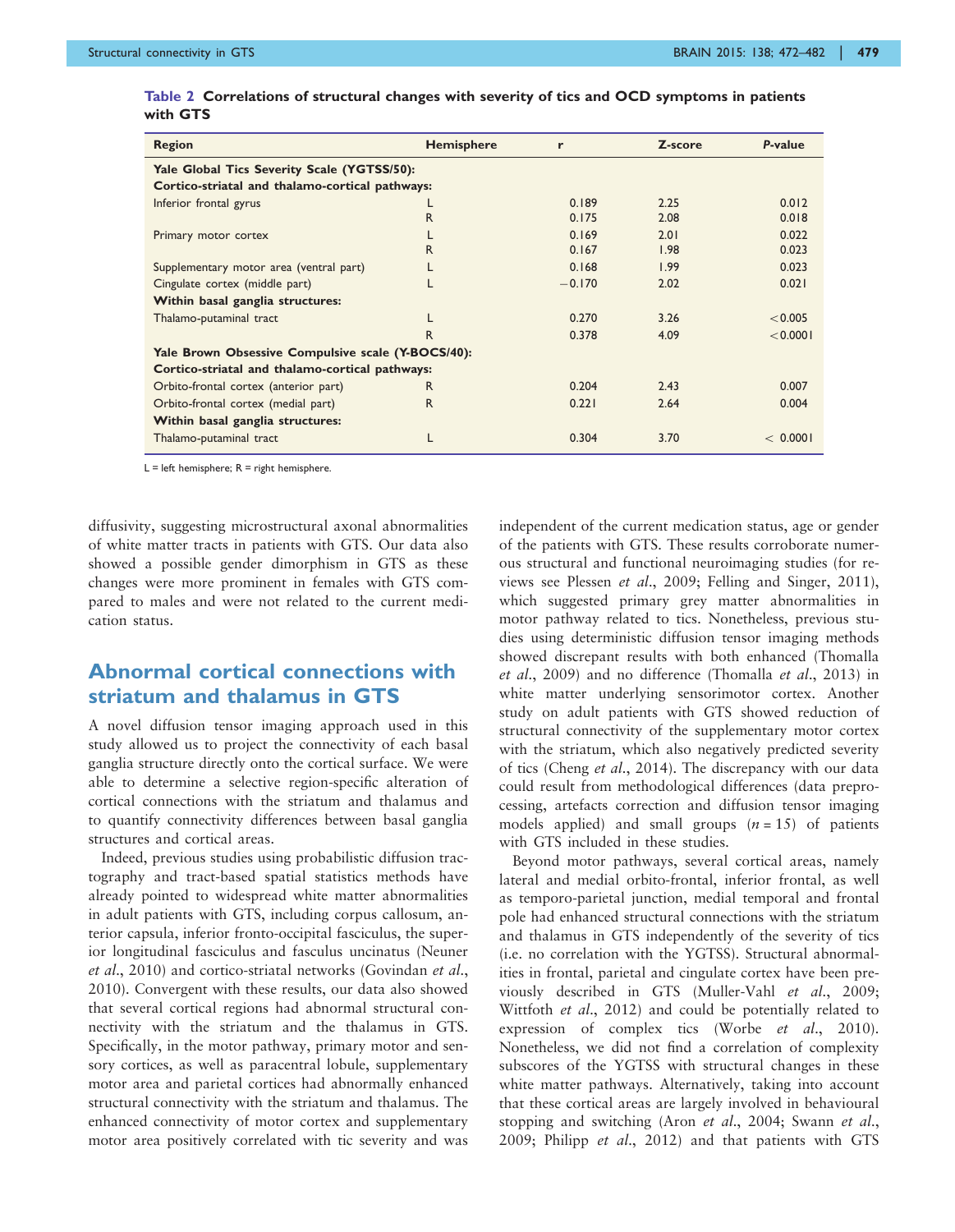often display an enhanced cognitive control over their movements [\(Mueller](#page-10-0) et al., 2006), white matter structural changes could also reflect plastic brain reorganization in GTS, as was suggested by previous studies [\(Jackson](#page-9-0) et al., [2011](#page-9-0)).

Finally, some of these structural changes could be related to the presence of co-morbidities. Indeed, the severity of OCD in adult patients with GTS was positively correlated to structural connections of the striatum and thalamus with the medial orbito-frontal cortex, which is in line with previous studies showing orbito-frontal cortex involvement in OCD without tics (Radua et al[., 2010; Meunier](#page-10-0) et al., [2012](#page-10-0)).

Interestingly, we found a sexual dimorphism in corticostriatal and thalamo-cortical pathways with more structural connections in females with GTS compared to males. Previous studies pointed to sexual dimorphism in the clinical presentation in GTS (Lewin et al[., 2012;](#page-9-0) [Rodgers](#page-10-0) et al., [2013](#page-10-0)). Gender differences were also evidenced on cortical and basal ganglia structure levels in structural neuroimaging studies in children with GTS and to a less extent in adults with GTS ([Zimmerman](#page-10-0) et al., 2000; [Peterson](#page-10-0) et al., [2001](#page-10-0); Fahim et al[., 2010](#page-9-0)). Our data extend these findings to white matter and cortico-striatal and thalamo-cortical pathways.

#### Microstructural changes of corticostriatal white matter pathways in GTS

Another characteristic of cortico-striatal pathways in GTS was increased values of fractional anisotropy and decreased values of radial diffusivity. These diffusion coefficients are suggested to reflect the microstructural organization of white matter. In particular, studies of histological-radiological correlations in animal models pointed to the strong relationship of radial diffusivity with myelin density, where the lack of myelin is indexed by increase of radial diffusivity (Song et al[., 2002](#page-10-0); Janve et al[., 2013\)](#page-9-0). In contrast, fractional anisotropy was shown to be more related to axonal package density and less to myelin ensheathment [\(Winston, 2012\)](#page-10-0). So far, our data could suggest a higher axonal density and dysmyelination (with potential enlargement of myelin sheets) of cortico-striatal pathways in patients with GTS. Alternatively, a lower angular dispersion of axon directionality as well as alterations of the extraaxonal space in GTS patients could also be considered. More complex diffusion microstructural models such as CHARMED (Composite Hindered and Restricted Model of Diffusion) or AxCaliber (Assaf et al[., 2008](#page-9-0)) could indeed address the question of axonal diameters in patients with GTS with greater precision; nonetheless the clinical application of these models is restricted by a long duration of data acquisition, which is difficult for patients with tics. A recently developed Myelin Water Fraction mapping technique could also be used in further studies to better quantify myelin ensheathment (Deoni et al[., 2012](#page-9-0)).

#### Abnormal thalamo-striatal connections in GTS

In basal ganglia pathways, we found enhanced structural connectivity in thalamo-putaminal pathways bilaterally. In addition, we found a strong positive correlation of structural changes in thalamo-putaminal tracts with severity of tics. As a large part of the putamen is involved in the processing of motor information ([Parent and Parent, 2006](#page-10-0)), the present data support the involvement of motor network in the genesis of tics. To date, the exact information flow along thalamo-striatal pathways and its functional relevance for basal ganglia function remains largely unknown. Several studies suggested that thalamo-striatal projections might play the role of positive reinforcer for striatal neurons involved in performing a selected behaviour ([Smith](#page-10-0) et al[., 2004\)](#page-10-0) or in monitoring of 'top-down' control through modulation of activity of cortico-basal ganglia loops ([Kimura](#page-9-0) et al., 2004).

These white matter structural changes were also associated with larger volumes of putamen in both hemispheres. Enlargement of putaminal volume has already been reported in children ([Ludolph](#page-9-0) et al., 2006) but not in adults with GTS. Nonetheless, previous studies on a large group of patients with GTS with an extensive age range [\(Peterson](#page-10-0) et al., 2003) showed that age-related reduction of basal ganglia volumes was smaller in adult patients with GTS compared to controls. Accordingly, our findings could potentially reflect the slower reduction in putaminal volume in GTS compared to age-matched controls, which support the slower brain maturation hypothesis of GTS. Nonetheless, we cannot completely exclude that enlargement of putaminal volumes results from exposure to neuroleptics, even over a short period of time, as was suggested by previous studies [\(Peterson](#page-10-0) et al., 2003).

# **Conclusion**

Using a novel diffusion tensor imaging method and large patient group, we showed structural abnormalities in cortico-striato-pallido-thalamic white matter pathways in patients with GTS compared to healthy controls. These structural abnormalities could arise from a higher density and myelin ensheathment of neuronal axons and potentially result from abnormal trajectory of brain maturation in GTS and a failure of plastic compensatory brain mechanisms. Further DTI studies with advanced models will be required to answer these questions. Also, it is worth mentioning that these results reflect structural changes in adult patients with GTS, which likely would differ from those that could be observed in children with GTS [\(Plessen](#page-10-0) et al[., 2009](#page-10-0)).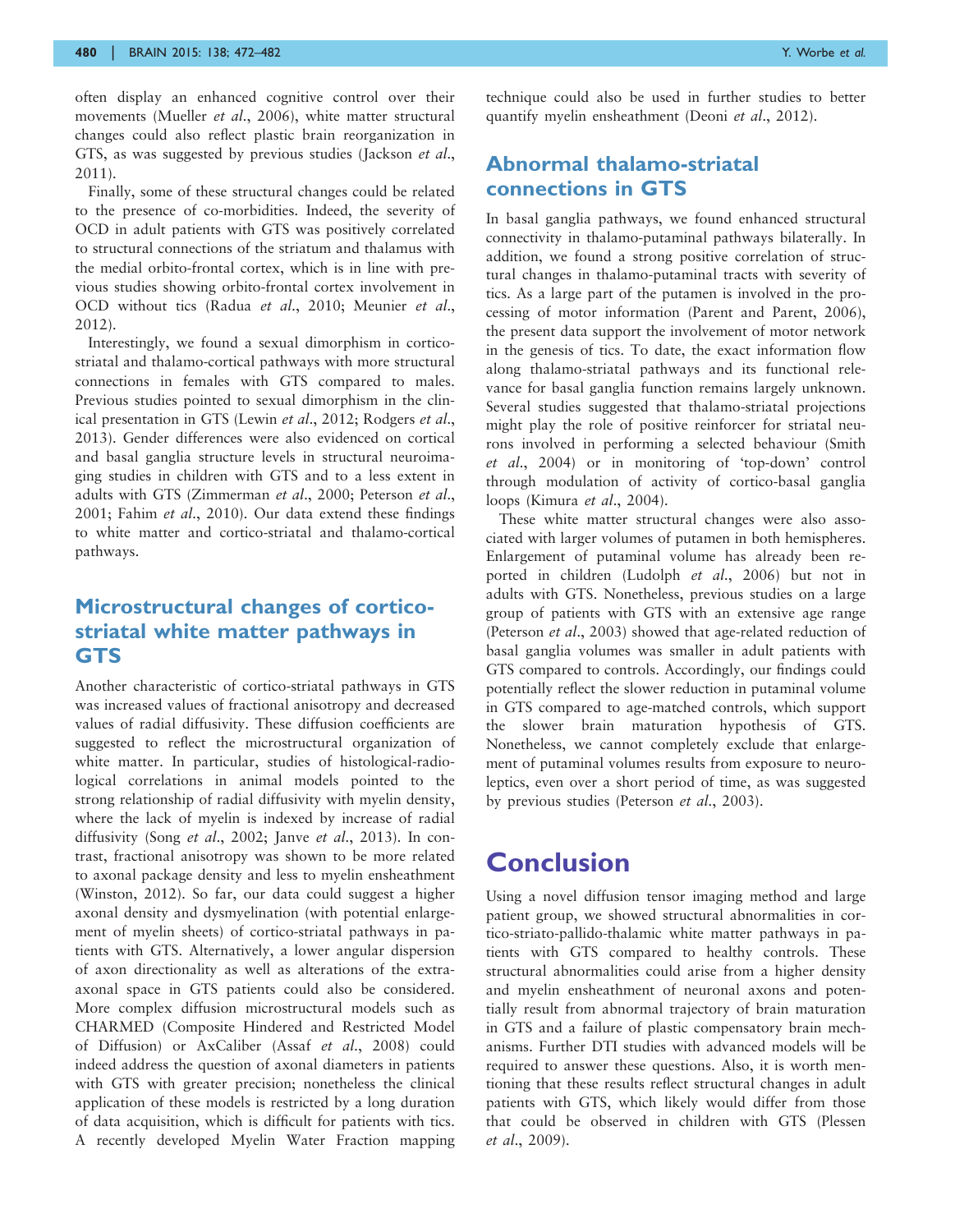# <span id="page-9-0"></span>Acknowledgements

We sincerely thank the nurses of Centre of Clinical Investigation of Pitié-Sâlpetriere Hospital and the staff of Centre for Neuroimaging Research (CENIR) for their help in patients' management and scanning.

# Funding

This work was supported by grant from the French National Research Agency (ANR-07-NEURO-023-01) and by funding from the programme "Investissements d'Avenir" ANR-10-IAIHU-06. Y.W. was supported by l'Association Française du syndrome de Gilles de la Tourette and by Lilly Institute.

# Supplementary material

[Supplementary material](http://brain.oxfordjournals.org/lookup/suppl/doi:10.1093/brain/awu311/-/DC1) is available at Brain online.

# **References**

- Aron AR, Monsell S, Sahakian BJ, Robbins TW. A componential analysis of task-switching deficits associated with lesions of left and right frontal cortex. Brain 2004; 127: 1561–73.
- Assaf Y, Blumenfeld-Katzir T, Yovel Y, Basser PJ. AxCaliber: a method for measuring axon diameter distribution from diffusion MRI. Magn Reson Med 2008; 59: 1347–54.
- Baumer T, Thomalla G, Kroeger J, Jonas M, Gerloff C, Hummel FC, et al. Interhemispheric motor networks are abnormal in patients with Gilles de la Tourette syndrome. Mov Disord 2010; 25: 2828–37.
- Benjamini Y, Drai D, Elmer G, Kafkafi N, Golani I. Controlling the false discovery rate in behavior genetics research. Behav Brain Res 2001; 125: 279–84.
- Cheng B, Braass H, Ganos C, Treszl A, Biermann-Ruben K, Hummel FC, et al. Altered intrahemispheric structural connectivity in Gilles de la Tourette syndrome. Neuroimage Clin 2014; 7: 174–81.
- Church JA, Fair DA, Dosenbach NU, Cohen AL, Miezin FM, Petersen SE, et al. Control networks in paediatric Tourette syndrome show immature and anomalous patterns of functional connectivity. Brain 2009; 132: 225–38.
- Deoni SC, Dean DCD, O'Muircheartaigh J, Dirks H, Jerskey BA. Investigating white matter development in infancy and and early childhood using myelin water faction and relaxation time mapping. Neuroimage 2012; 63: 1038–53.
- Descoteaux M, Angelino E, Fitzgibbons S, Deriche R. Regularized, fast, and robust analytical Q-ball imaging. Magn Reson Med 2007; 58: 497–510.
- Desikan RS, Segonne F, Fischl B, Quinn BT, Dickerson BC, Blacker D, et al. An automated labeling system for subdividing the human cerebral cortex on MRI scans into gyral based regions of interest. Neuroimage 2006; 31: 968–80.
- Draganski B, Martino D, Cavanna AE, Hutton C, Orth M, Robertson MM, et al. Multispectral brain morphometry in Tourette syndrome persisting into adulthood. Brain 2010; 133: 3661–75.
- Dubois J, Dehaene-Lambertz G, Hertz-Pannier L, Santoro G, Mangin J-F, Poupon C. Correction strategy for infants

diffusion-weighted images corrupted with motion. Proceedings of the ISMRM 17th Annual Meeting, Stockholm, Sweden. 2010.

- Duclap D, Schmitt B, Lebois A, Riff O, Guevara P, Marrakchi-Kacem L, et al. Connectomist-2.0: a novel diffusion analysis toolbox for BrainVISA. European Society for Magnetic Resonance in Medicine and Biology. Lisbon, Portugal: Springer; 2012.
- Fahim C, Yoon U, Das S, Lyttelton O, Chen J, Arnaoutelis R, et al. Somatosensory-motor bodily representation cortical thinning in Tourette: effects of tic severity, age and gender. Cortex 2010; 46: 750–60.
- Felling RJ, Singer HS. Neurobiology of tourette syndrome: current status and need for further investigation. J Neurosci 2011; 31: 12387–95.
- Fischl B, Sereno MI, Tootell RB, Dale AM. High-resolution intersubject averaging and a coordinate system for the cortical surface. Hum Brain Mapp 1999; 8: 272–84.
- Govindan RM, Makki MI, Wilson BJ, Behen ME, Chugani HT. Abnormal water diffusuvity in cortico-striatal projections in children with Tourette syndrome. Hum Brain Mapp 2010; 31: 1665–74.
- Guevara P, Poupon C, Riviere D, Cointepas Y, Descoteaux M, Thirion B, et al. Robust clustering of massive tractography datasets. Neuroimage 2011; 54: 1975–93.
- Haber SN, Kowall NW, Vonsattel JP, Bird ED, Richardson EP Jr. Gilles de la Tourette's syndrome. A postmortem neuropathological and immunohistochemical study. J Neurol Sci 1986; 75: 225–41.
- Hsu JL, Leemans A, Bai CH, Lee CH, Tsai YF, Chiu HC, et al. Gender differences and age-related white matter changes of the human brain: a diffusion tensor imaging study. Neuroimage 2008; 39: 566–77.
- Jackson SR, Parkinson A, Jung J, Ryan SE, Morgan PS, Hollis C, et al. Compensatory neural reorganization in Tourette syndrome. Curr Biol 2011; 21: 580–585.
- Janve VA, Zu Z, Yao SY, Li K, Zhang FL, Wilson KJ, et al. The radial diffusivity and magnetization transfer pool size ratio are sensitive markers for demyelination in a rat model of type III multiple sclerosis (MS) lesions. Neuroimage 2013; 74: 298–305.
- Kalanithi PS, Zheng W, Kataoka Y, DiFiglia M, Grantz H, Saper CB, et al. Altered parvalbumin-positive neuron distribution in basal ganglia of individuals with Tourette syndrome. Proc Natl Acad Sci USA 2005; 102: 13307–12.
- Kataoka Y, Kalanithi PS, Grantz H, Schwartz ML, Saper C, Leckman JF, et al. Decreased number of parvalbumin and cholinergic interneurons in the striatum of individuals with Tourette syndrome. J Comp Neurol 2010; 518: 277–91.
- Kimura M, Minamimoto T, Matsumoto N, Hori Y. Monitoring and switching of cortico-basal ganglia loop functions by the thalamostriatal system. Neurosci Res 2004; 48: 355–60.
- LaMantia AS, Rakic P. Axon overproduction and elimination in the corpus callosum of the developing rhesus monkey. J Neurosci 1990; 10: 2156–75.
- LaMantia AS, Rakic P. Axon overproduction and elimination in the anterior commissure of the developing rhesus monkey. J Comp Neurol 1994; 340: 328–36.
- Lebel C, Walker L, Leemans A, Phillips L, Beaulieu C. Microstructural maturation of the human brain from childhood to adulthood. Neuroimage 2008; 40: 1044–55.
- Lewin AB, Murphy TK, Storch EA, Conelea CA, Woods DW, Scahill LD, et al. A phenomenological investigation of women with Tourette or other chronic tic disorders. Compr Psychiatry 2012; 53: 525–34.
- Luders E, Thompson PM, Toga AW. The development of the corpus callosum in the healthy human brain. J Neurosci 2010; 30: 10985–90.
- Ludolph AG, Juengling FD, Libal G, Ludolph AC, Fegert JM, Kassubek J. Grey-matter abnormalities in boys with Tourette syndrome: magnetic resonance imaging study using optimised voxel-based morphometry. Br J Psychiatry 2006; 188: 484–5.